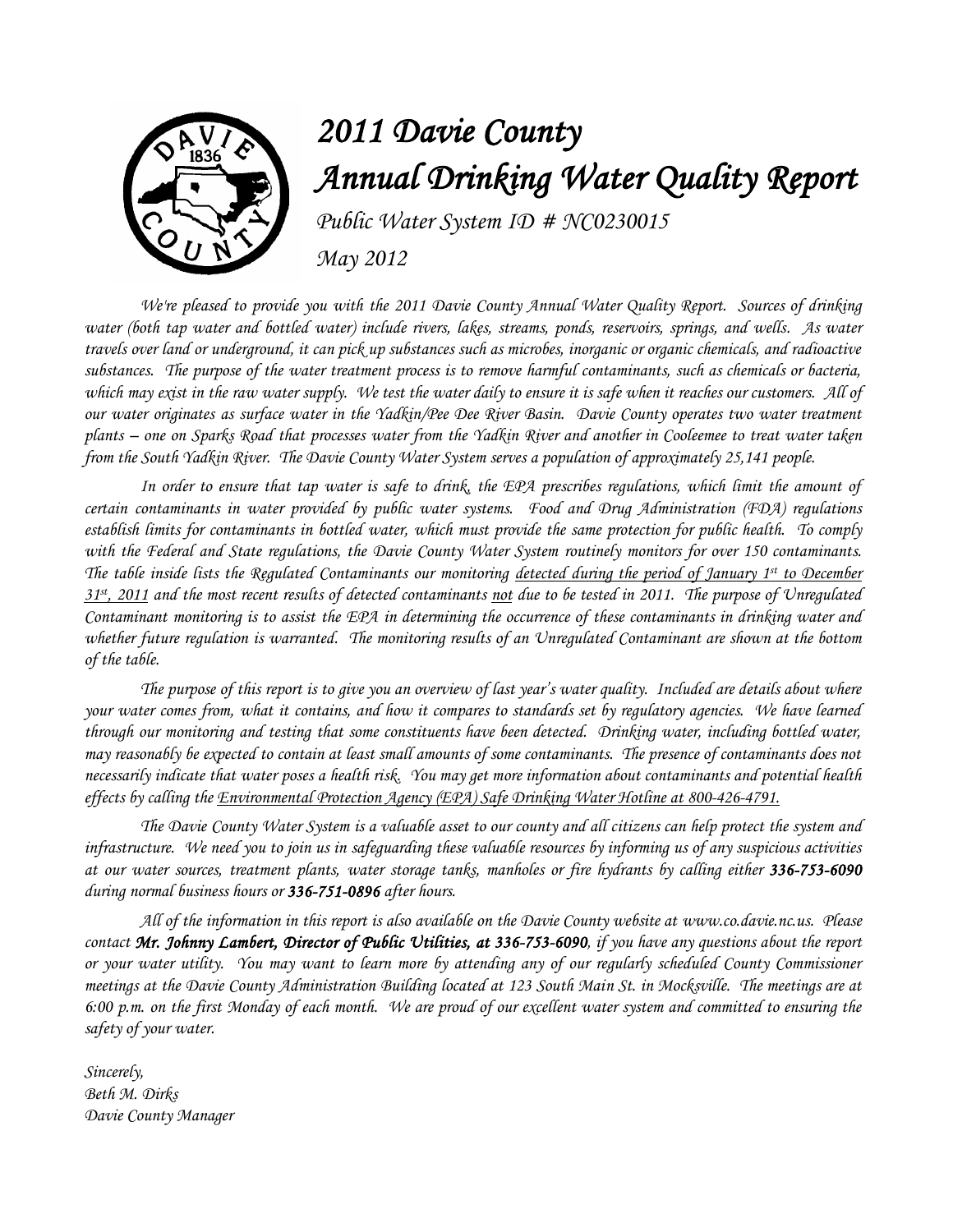| <b>REGULATED CONTAMINANTS</b>                                                                                                                                                                                                                                                                                                                                                                     |                  |                                                                                |                |                                                    |                                                                                                                                       |  |  |  |  |
|---------------------------------------------------------------------------------------------------------------------------------------------------------------------------------------------------------------------------------------------------------------------------------------------------------------------------------------------------------------------------------------------------|------------------|--------------------------------------------------------------------------------|----------------|----------------------------------------------------|---------------------------------------------------------------------------------------------------------------------------------------|--|--|--|--|
| Disinfection Byproduct Precursors and Turbidity<br>2011                                                                                                                                                                                                                                                                                                                                           |                  |                                                                                |                |                                                    |                                                                                                                                       |  |  |  |  |
| Contaminant                                                                                                                                                                                                                                                                                                                                                                                       | Violation<br>Y/N | Your<br><b>Water</b>                                                           | <b>MCLG</b>    | <b>MCL</b>                                         | <b>Likely Source of</b><br>Contamination                                                                                              |  |  |  |  |
| <b>Total Organic Carbon</b><br>[TOC] Removal Ratio -<br>Treated Water*                                                                                                                                                                                                                                                                                                                            | $\mathbf N$      | $1.30$ RAA - C<br>$1.00 - 1.64$ R - C<br>$1.51$ RAA - S<br>$1.05 - 1.80$ R – S | N/A            | <b>TT</b>                                          | Naturally present in the<br>environment                                                                                               |  |  |  |  |
| *Depending on the Total Organic Carbon in our source water, the water system must have a certain percent removal of TOC or must meet alternative<br>compliance criteria. The Cooleemee and Sparks Road Water Plants both had acceptable removal of TOC (Disinfection By-Product Precursors).                                                                                                      |                  |                                                                                |                |                                                    |                                                                                                                                       |  |  |  |  |
| Turbidity (NTU)*                                                                                                                                                                                                                                                                                                                                                                                  | N                | $0.376 - C^{**}$<br>$0.178 - S^{**}$<br>98.6 % - $C***$<br>$100\% - S***$      | N/A            | $TT \leq 0.3$<br>$TT =$<br>% Samples<br>$\leq 0.3$ | Soil runoff                                                                                                                           |  |  |  |  |
| *Turbidity is a measure of cloudiness of the water. We monitor it because it is a good indicator of the effectiveness of our filtration system.<br>**These measurements were the highest single measurements detected in 2011 at the Cooleemee and Sparks Road Water Plants.<br>***The Turbidity Rule requires that 95% or more of all the monthly samples must be less than or equal to 0.3 NTU. |                  |                                                                                |                |                                                    |                                                                                                                                       |  |  |  |  |
| Disinfection and Disinfection Byproduct Contaminants 2011                                                                                                                                                                                                                                                                                                                                         |                  |                                                                                |                |                                                    |                                                                                                                                       |  |  |  |  |
| Contaminant                                                                                                                                                                                                                                                                                                                                                                                       | Violation<br>Y/N | Your<br>Water                                                                  | <b>MCLG</b>    | <b>MCL</b>                                         | <b>Likely Source of</b><br>Contamination                                                                                              |  |  |  |  |
| Chlorine (ppm)<br>(Tested monthly)                                                                                                                                                                                                                                                                                                                                                                | ${\bf N}$        | $1.47$ AV - D<br>$0.43 - 2.20 R - D$                                           | $MRDLG = 4$    | $MRDL = 4$                                         | Water additive used to<br>control microbes                                                                                            |  |  |  |  |
| <b>Total Haloacetic Acids</b><br>$[HAA5]$ (ppb)<br>(Tested quarterly)                                                                                                                                                                                                                                                                                                                             | $\mathbf N$      | $23.1$ RAA - D<br>$6.0 - 52.0$ R - D                                           | N/A            | 60                                                 | By-product of drinking water<br>chlorination                                                                                          |  |  |  |  |
| <b>Total Trihalomethanes</b><br>[TTHM] (ppb)<br>(Tested quarterly)                                                                                                                                                                                                                                                                                                                                | $\mathbf N$      | 32.2 $RAA - D$<br>$10.0 - 58.0 R - D$                                          | N/A            | 80                                                 | By-product of drinking water<br>chlorination                                                                                          |  |  |  |  |
| 2011 or Most Recent Analysis<br><b>Inorganic Contaminants</b>                                                                                                                                                                                                                                                                                                                                     |                  |                                                                                |                |                                                    |                                                                                                                                       |  |  |  |  |
| Contaminant                                                                                                                                                                                                                                                                                                                                                                                       | Violation<br>Y/N | Your<br>Water                                                                  | <b>MCLG</b>    | <b>MCL</b>                                         | <b>Likely Source of</b><br>Contamination                                                                                              |  |  |  |  |
| Fluoride (ppm)<br>(Tested 2/24/2011)                                                                                                                                                                                                                                                                                                                                                              | $\overline{N}$   | $0.73 - C$<br>$0.78 - S$                                                       | $\overline{4}$ | $\overline{4}$                                     | Erosion of natural deposits;<br>water additive which<br>promotes strong teeth;<br>discharge from fertilizer and<br>aluminum factories |  |  |  |  |
| Nitrate (ppm)<br>(Tested 1/12/2011)                                                                                                                                                                                                                                                                                                                                                               | $\mathbf N$      | $0.94 - C$<br>$0.66 - S$                                                       | 10.00          |                                                    | Runoff from fertilizer use;<br>leaching from septic tanks,<br>sewage; erosion of natural<br>deposits                                  |  |  |  |  |
| Copper $(ppm)^*$ - $90th$<br>percentile (Tested from<br>8/17/2009 to 9/1/2009)                                                                                                                                                                                                                                                                                                                    | $\mathbf N$      | $0.123 - D$                                                                    | 1.3            | $AL = 1.3$<br>or<br><b>TT</b>                      | Corrosion of household<br>plumbing systems; erosion of<br>natural deposits; leaching<br>from wood preservatives                       |  |  |  |  |
| Lead $(ppb)^*$ - $90^{th}$<br>percentile (Tested from<br>$8/17/2009$ to $9/1/2009$                                                                                                                                                                                                                                                                                                                | $\mathbf N$      | $<$ 3 – $D$                                                                    | $\theta$       | $AL = 15$<br>or<br><b>TT</b>                       | Corrosion of household<br>plumbing systems; erosion of<br>natural deposits                                                            |  |  |  |  |
| *The levels detected are the 90 <sup>th</sup> percentile value of all samples taken. None of the water samples from the tested homes was above the Action Limits<br>for Copper or Lead during this testing period.                                                                                                                                                                                |                  |                                                                                |                |                                                    |                                                                                                                                       |  |  |  |  |
| UNREGULATED CONTAMINANT                                                                                                                                                                                                                                                                                                                                                                           |                  |                                                                                |                |                                                    |                                                                                                                                       |  |  |  |  |
| Contaminant<br>Sulfate (ppm)                                                                                                                                                                                                                                                                                                                                                                      |                  | <b>Your Water</b><br>$18.0 - C$                                                |                | <b>Secondary MCL</b><br>250                        |                                                                                                                                       |  |  |  |  |
| (Tested 2/24/2011)                                                                                                                                                                                                                                                                                                                                                                                |                  | $17.5 - S$                                                                     |                |                                                    |                                                                                                                                       |  |  |  |  |
| Cooleemee Plant - C<br>Water Distribution System - D<br><b>Sparks Road Plant - S</b><br>Range - R<br><b>Running Annual Average - RAA</b><br>Average - AV                                                                                                                                                                                                                                          |                  |                                                                                |                |                                                    |                                                                                                                                       |  |  |  |  |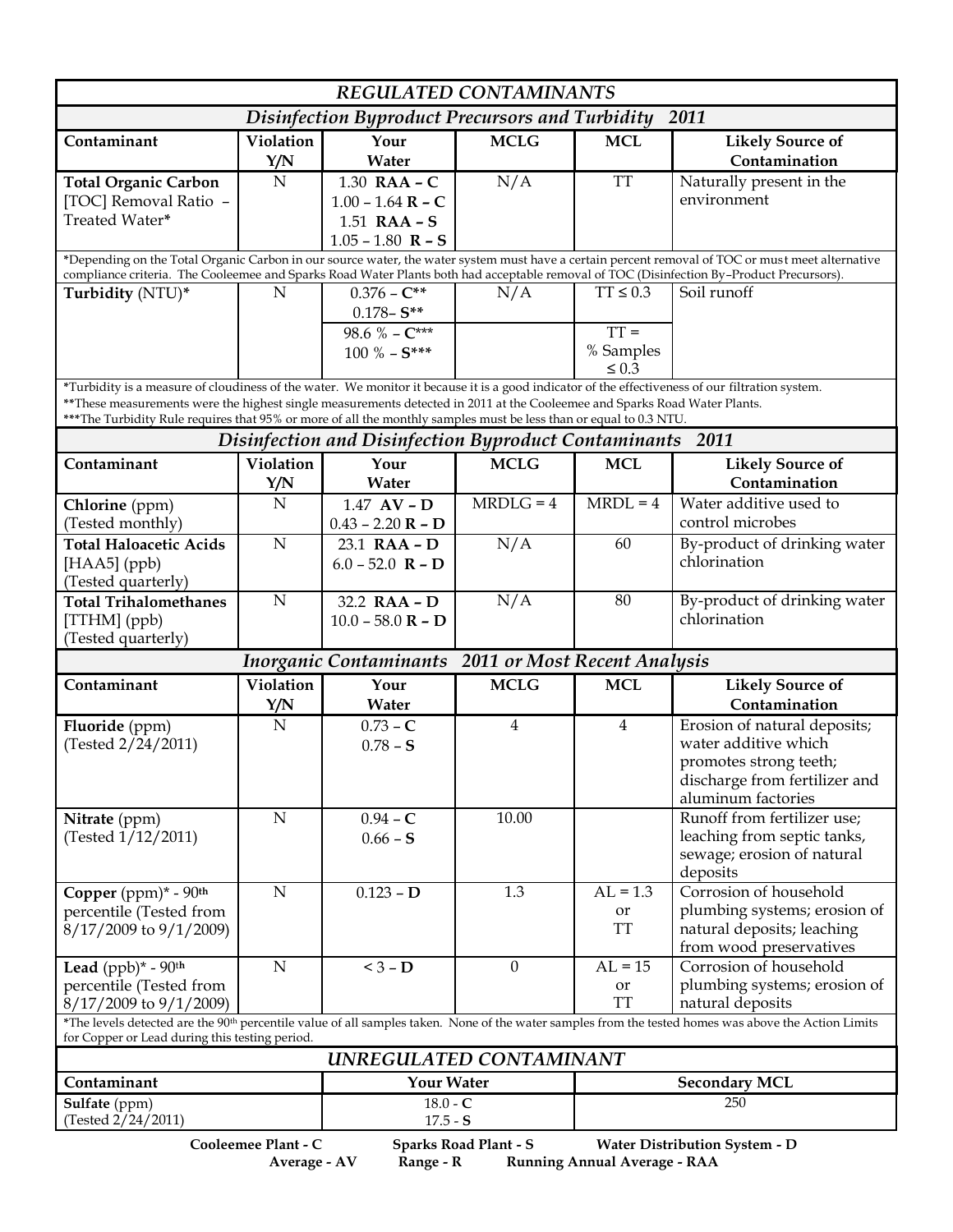We routinely monitor the chlorine contact times and disinfectant residual levels within our water system as required by the North Carolina rules governing Public Water Systems. Test results from the Cooleemee Water Treatment Plant showed that the chlorine contact times were not adequately met during the time period of January, February and April of 2011. Tests taken during the same time period did not indicate the presence of bacteria in the water. Inadequately treated water may contain disease–causing organisms. The organisms include bacteria, viruses and parasites which can cause symptoms such as nausea, cramps, diarrhea, and associated headaches. These symptoms are not only caused by organisms in drinking water, but also other factors. We took all necessary steps to assure this problem was rectified and the treatment plant was returned to compliance.

In the table on the previous page, there are many terms and abbreviations you might not recognize. To help you understand these terms, we've provided these definitions.

## *DEFINITIONS*

- *Action Level (AL) - The concentration of a contaminant which, if exceeded, triggers treatment or other requirements which a water system must follow.*
- *Maximum Contaminant Level (MCL) - The "Maximum Allowed" MCL is the highest level of a contaminant that is allowed in drinking water. MCLs are set as close to the MCLGs as feasible using the best available treatment technology.*
- *Maximum Contaminant Level Goal (MCLG) - The "Goal" MCLG is the level of a contaminant in drinking water below which there is no known or expected risk to health. MCLGs allow for a margin of safety.*
- *Maximum Residual Disinfectant Level (MRDL) - The highest level of a disinfectant allowed in drinking water. There is convincing evidence that addition of a disinfectant is necessary for control of microbial contaminants.*
- *Maximum Residual Disinfectant Level Goal (MRDLG) - The level of a drinking water disinfectant below which there is no known or expected risk to health. MRDLGs do not reflect the benefits of the use of disinfectants to control microbial contamination.*
- *Nephelometric Turbidity Unit (NTU) - Nephelometric turbidity unit is a measure of the clarity of water. Turbidity more than 5 NTU is just noticeable to the average person.*
- *Non-Detects (ND) - Laboratory analysis indicates that the constituent is not present.*
- *Not Applicable (N/A) - Information not applicable/not required for that particular water system or for that particular methodology used.*
- *Parts per billion (ppb) - One part per billion corresponds to one minute in 2,000 years, or a single penny in \$10,000,000.*
- *Parts per million (ppm) - One part per million corresponds to one minute in two years or a single penny in \$10,000.*
- *Treatment Technique (TT) - A treatment technique is a required process intended to reduce the level of a contaminant in drinking water.*

## *\*\*\*\*\* IMPORTANT HEALTH EFFECTS WARNINGS \*\*\*\*\**

*Some people may be more vulnerable to contaminants in drinking water than the general population. Immuno-compromised persons such as persons with cancer undergoing chemotherapy, persons who have undergone organ transplants, people with HIV/AIDS or other immune system disorders, some elderly, and infants can be particularly at risk from infections. These people should seek advice about drinking water from their health care providers. EPA/CDC guidelines on appropriate means to lessen the risk of infection by Cryptosporidium and other microbiological contaminants are available from the Safe Drinking Water Hotline (800-426-4791).*

*Cryptosporidium is a microbial parasite found in surface waters throughout the U.S. Cryptosporidium must be ingested for it to cause disease and can be contracted in other ways than by drinking water. Symptoms of infection include nausea, diarrhea, and abdominal cramps. Immuno–compromised individuals can seek additional guidance at http://www.epa.gov/safewater/consumer/pdf/crypto.pdf and are encouraged to consult their doctor regarding appropriate precautions to prevent waterborne infection.*

*If present, elevated levels of lead can cause serious health problems, especially for pregnant women and young children. Lead in drinking water is primarily from materials and components associated with service lines and home plumbing. The Davie County Water System is responsible for providing high quality drinking water, but cannot control the variety of materials used in plumbing components. When your water has been sitting for several hours, you can minimize the potential for lead exposure by flushing your tap for 30 seconds to 2 minutes before using water for drinking or cooking. If you are concerned about lead in your water, you may wish to have your water tested. Information on lead in drinking water, testing methods, and steps you can take to minimize exposure is available from the Safe Drinking Water Hotline or at http://www.epa.gov/safewater/lead/.*